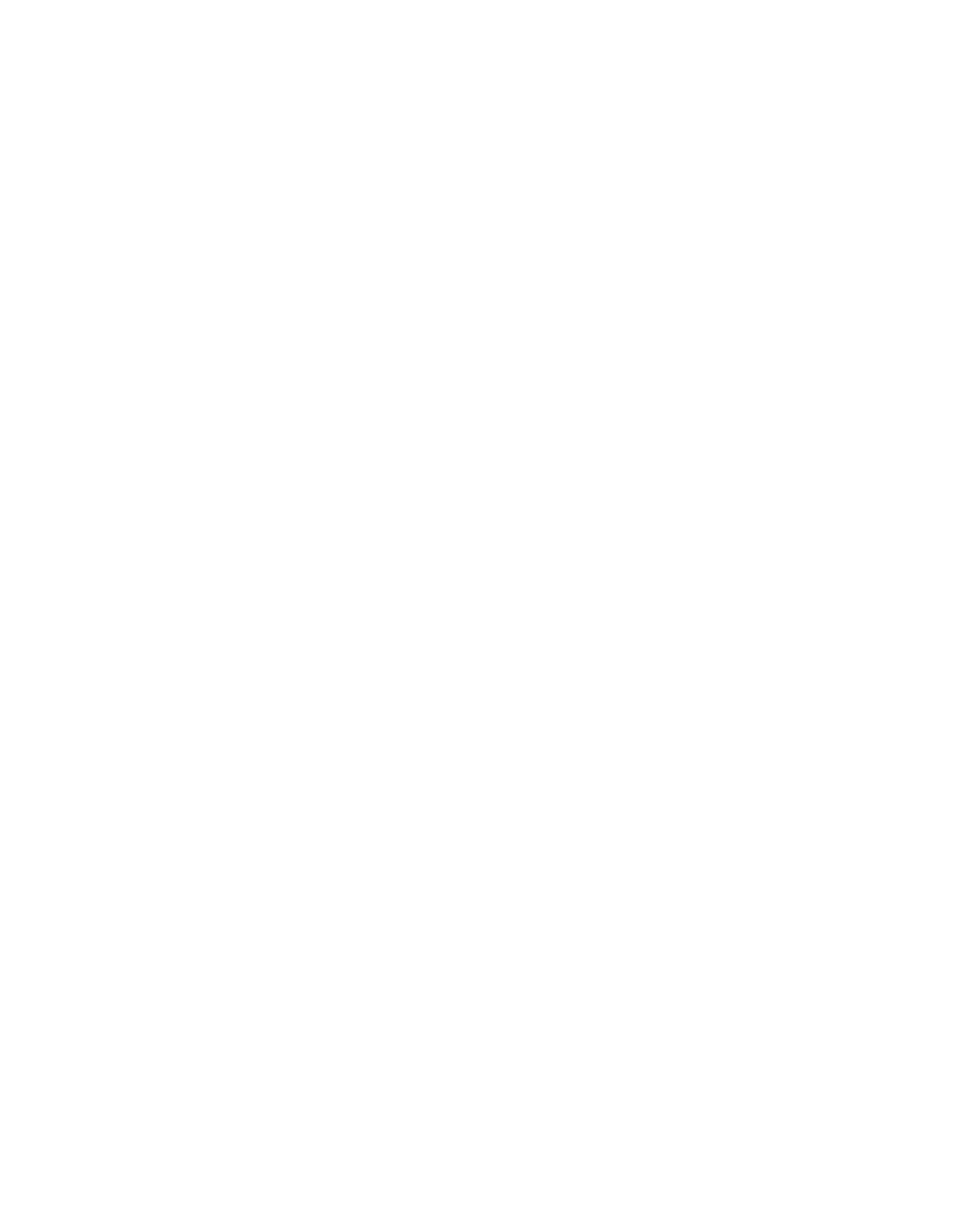

## **Middle Tennessee State University Executive and Governance Committee Special Called Meeting**

Tuesday, November 27, 2018 – 1:30 p.m.

## **ORDER OF BUSINESS**

- 1. Call to Order
- 2. Roll Call
- 3. Statement of Necessity
- 4. Remarks by Chairman and President
- 5. President's Contract (Action) ………………………………………….. Tab 1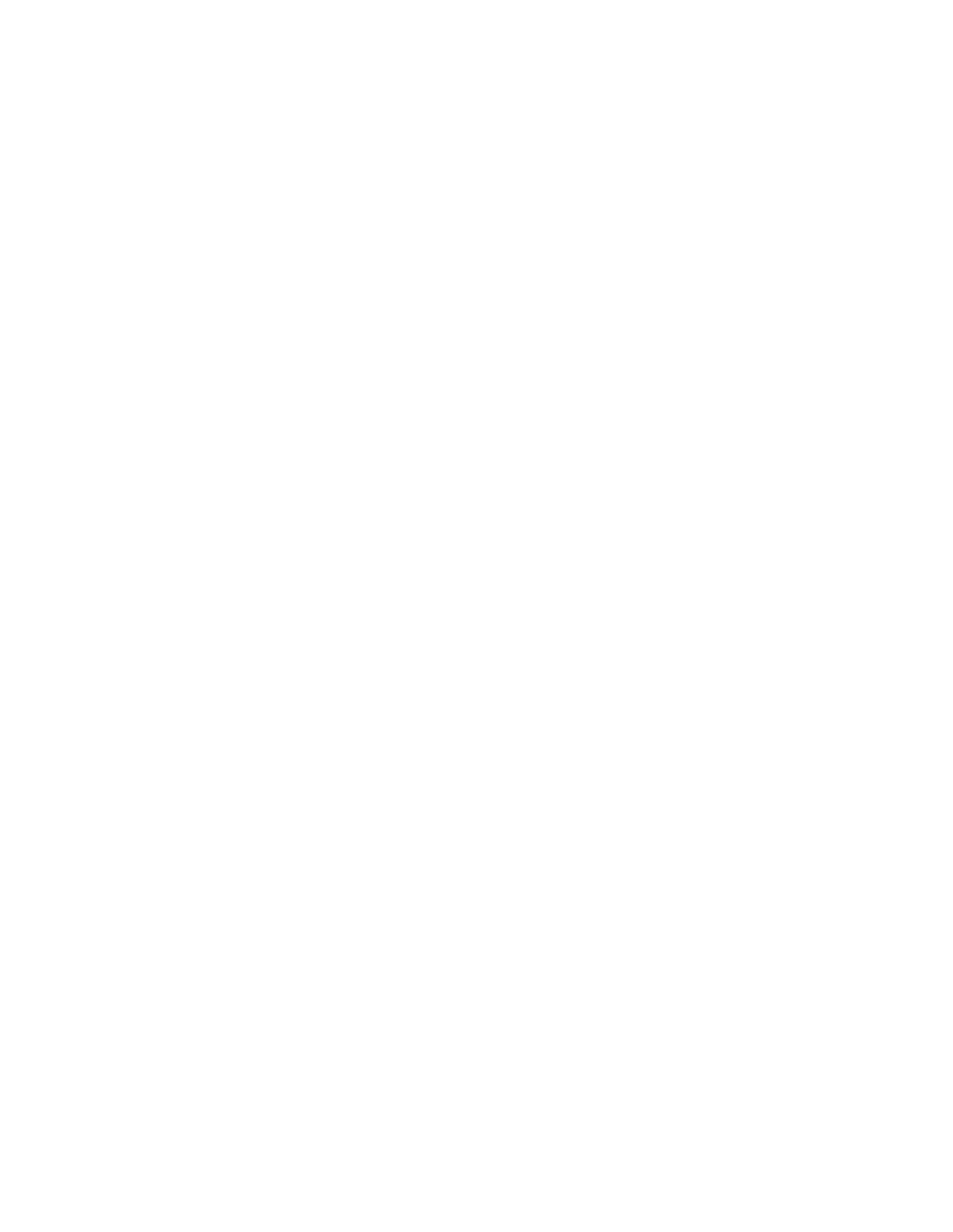

**Middle Tennessee State University Executive and Governance**

> Statement of **Necessity**

> > Page 1 Executive and Governance Special Called Meeting November 27, 2018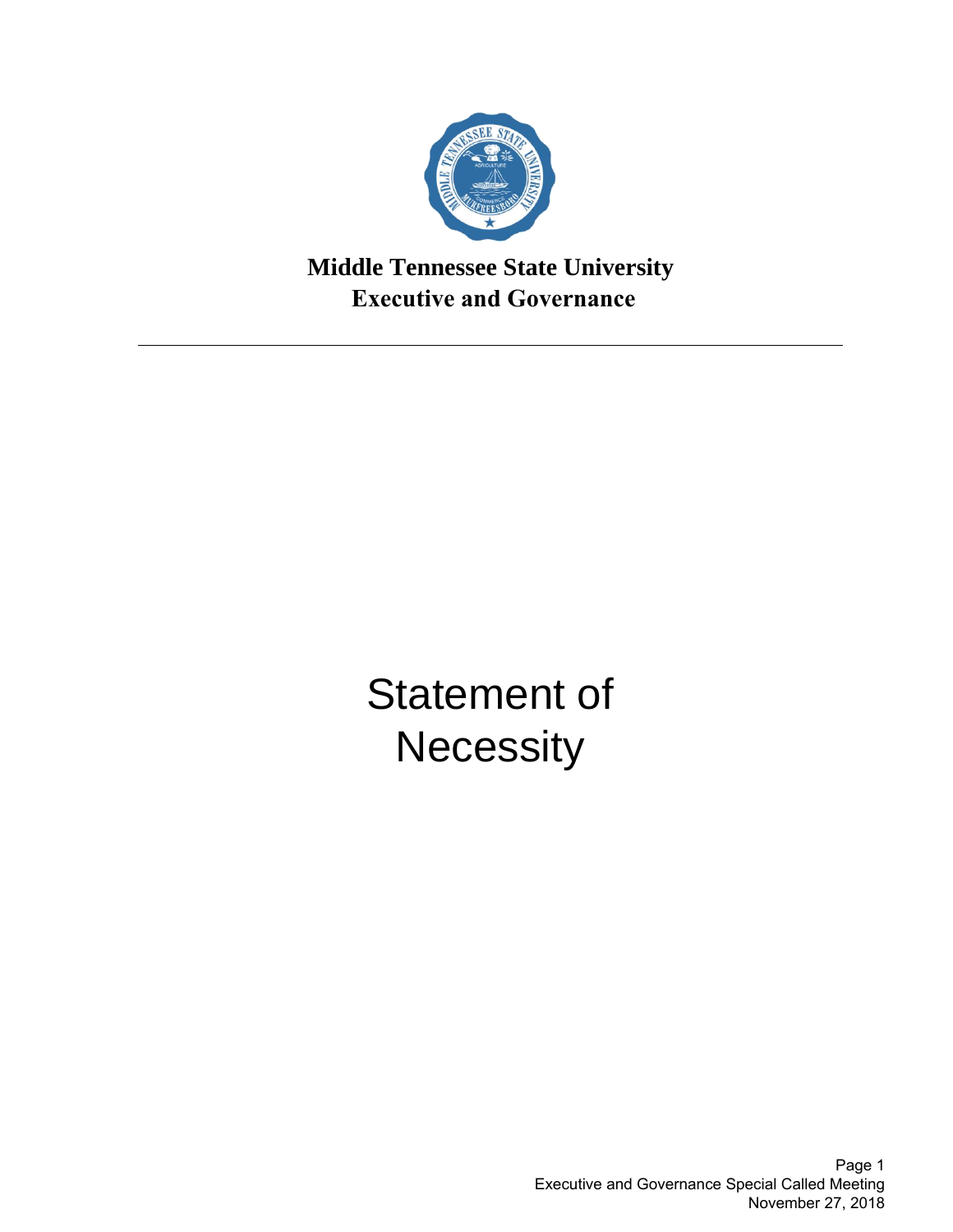Page 2 Executive and Governance Special Called Meeting November 27, 2018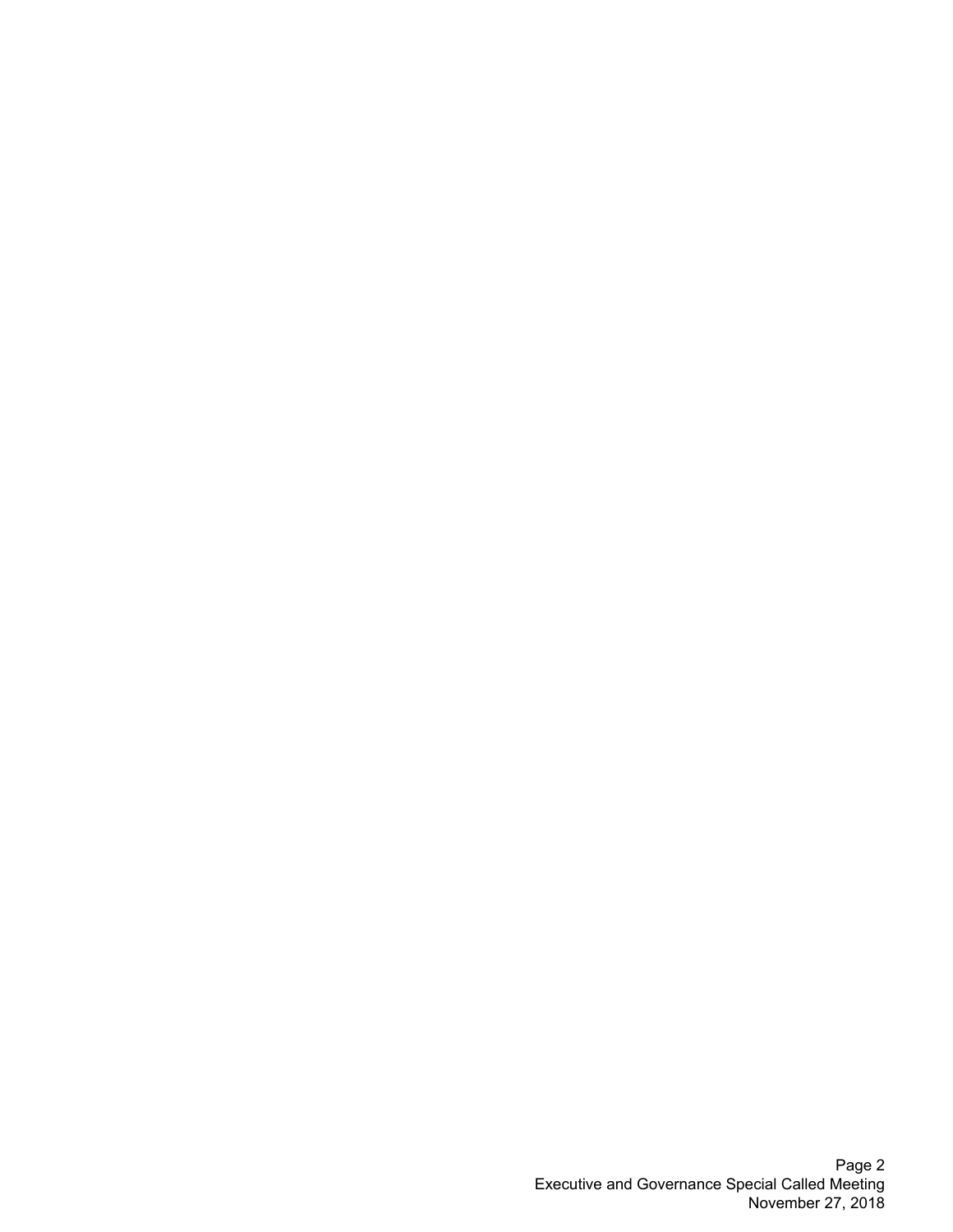

### **Middle Tennessee State University Board of Trustees**

| <b>MEETING:</b>              | Special Called Executive & Governance Committee |
|------------------------------|-------------------------------------------------|
| SUBJECT:                     | <b>Statement of Necessity</b>                   |
| DATE:                        | November 27, 2018                               |
| <b>PRESENTER:</b>            | Board Secretary Heidi Zimmerman                 |
| <b>ACTION REQUIRED:</b>      | <b>Roll Call Vote</b>                           |
| <b>STAFF RECOMMENDATION:</b> | Approval                                        |
|                              |                                                 |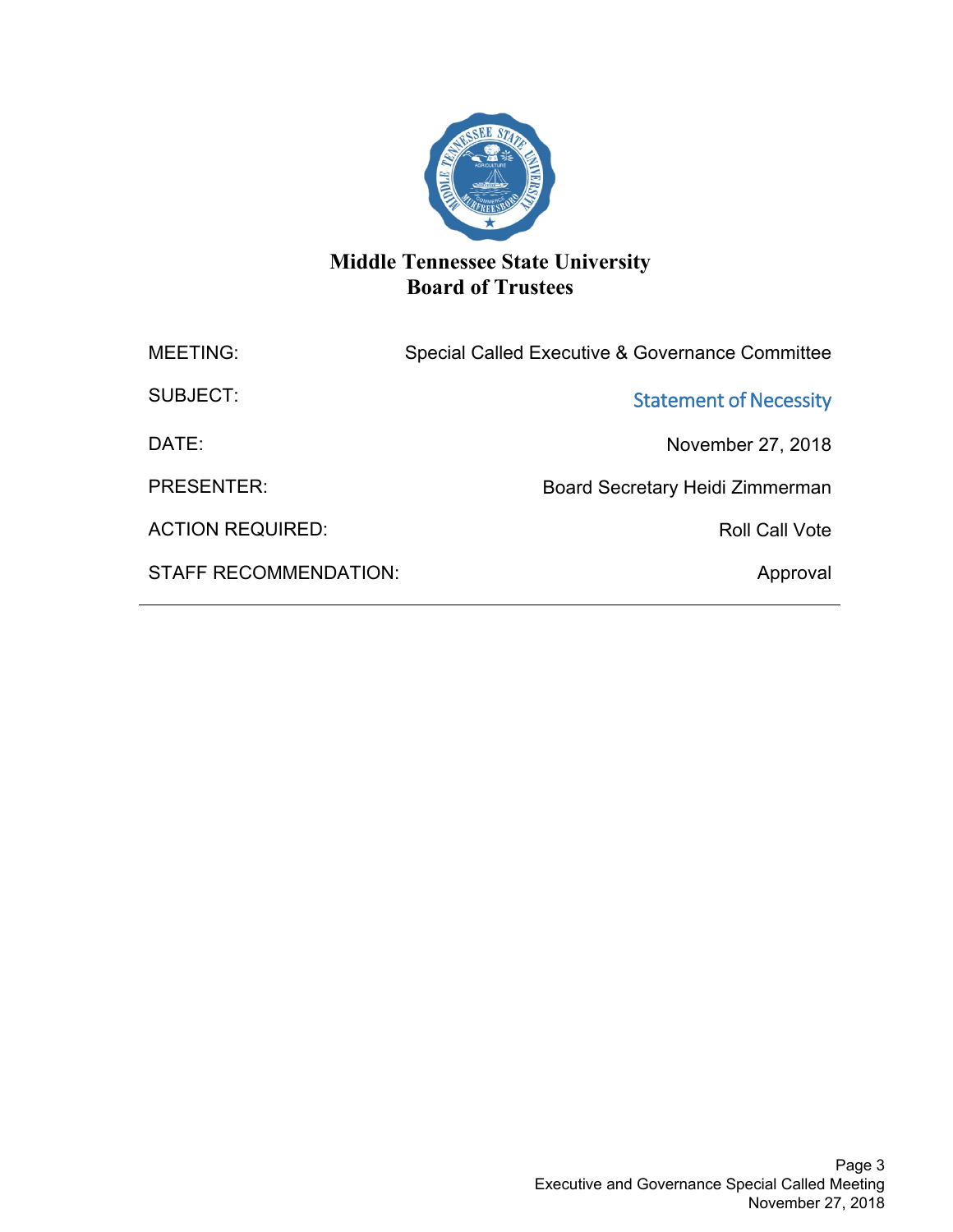Page 4 Executive and Governance Special Called Meeting November 27, 2018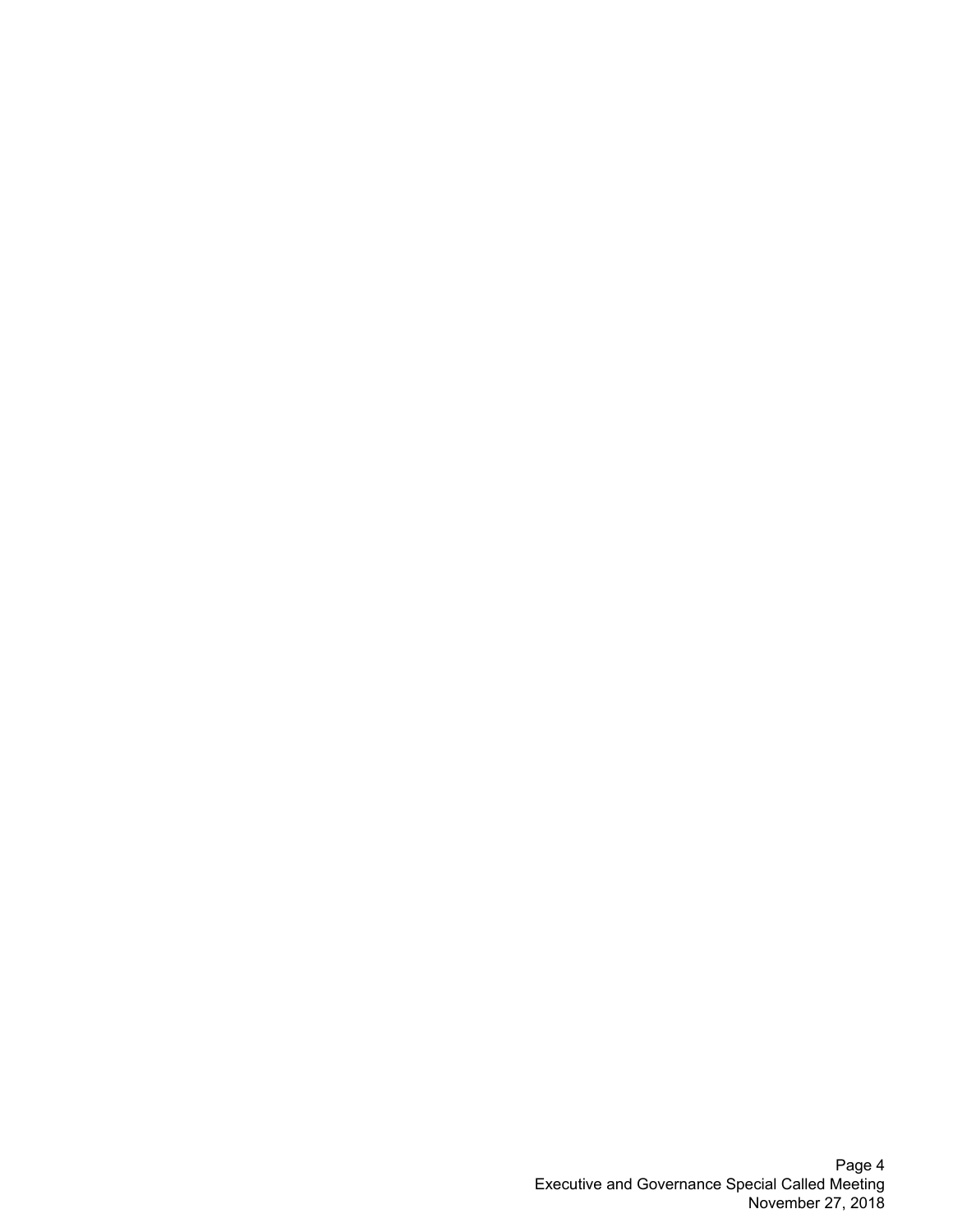

# **Middle Tennessee State University**

**Executive and Governance Committee**

Tuesday, November 27, 2018 – 1:30 p.m.

## Tab 1

President's Contract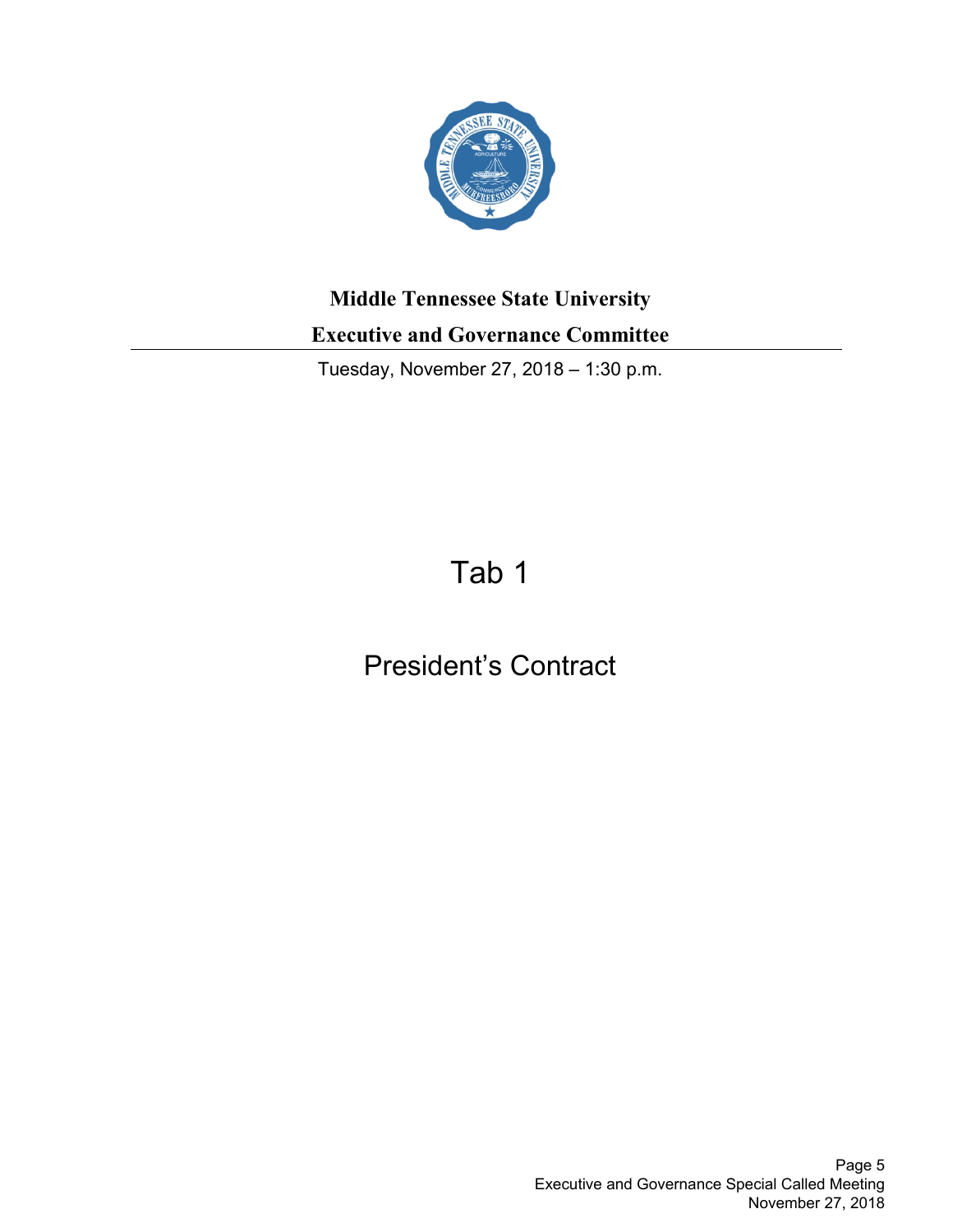Page 6 Executive and Governance Special Called Meeting November 27, 2018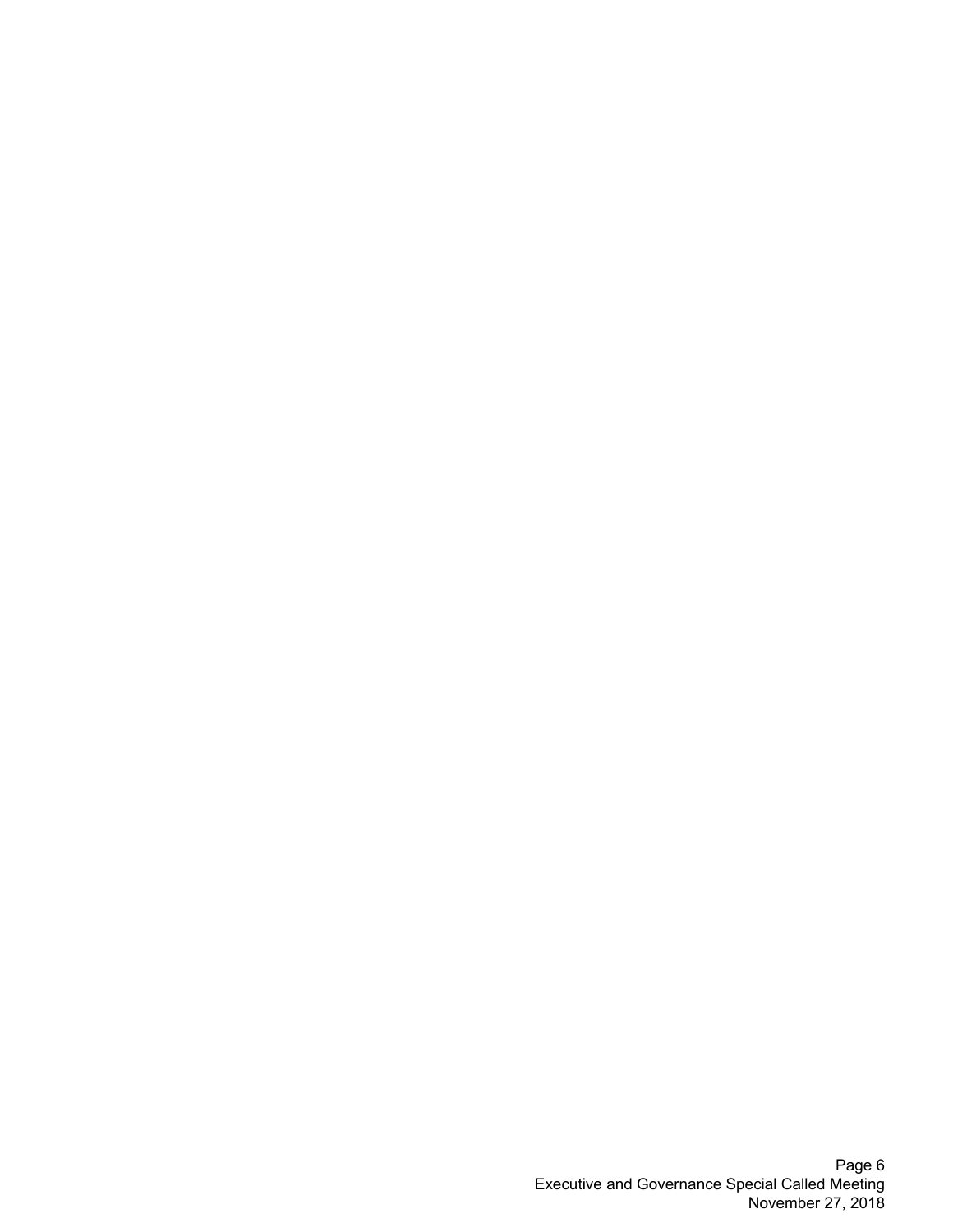

## **Middle Tennessee State University Board of Trustees**

| <b>MEETING:</b>         | Special Called Executive and Governance Committee |
|-------------------------|---------------------------------------------------|
| SUBJECT:                | <b>President's Contract</b>                       |
| DATE:                   | November 27, 2018                                 |
| <b>ACTION REQUIRED:</b> | <b>Roll Call Vote</b>                             |

### **BACKGROUND INFORMATION:**

At its meeting on March 13, 2018, the Executive and Governance Committee voted to have Trustee Joey Jacobs, as Chairman of the Finance and Personnel Committee, negotiate the terms of the president's contract, to include consideration of tenure and length of contract. At its meeting on November 13, 2018, the Executive and Governance Committee voted to defer action on the contract and to call a special called meeting prior to the December 11, 2018, Board of Trustees meeting on this matter.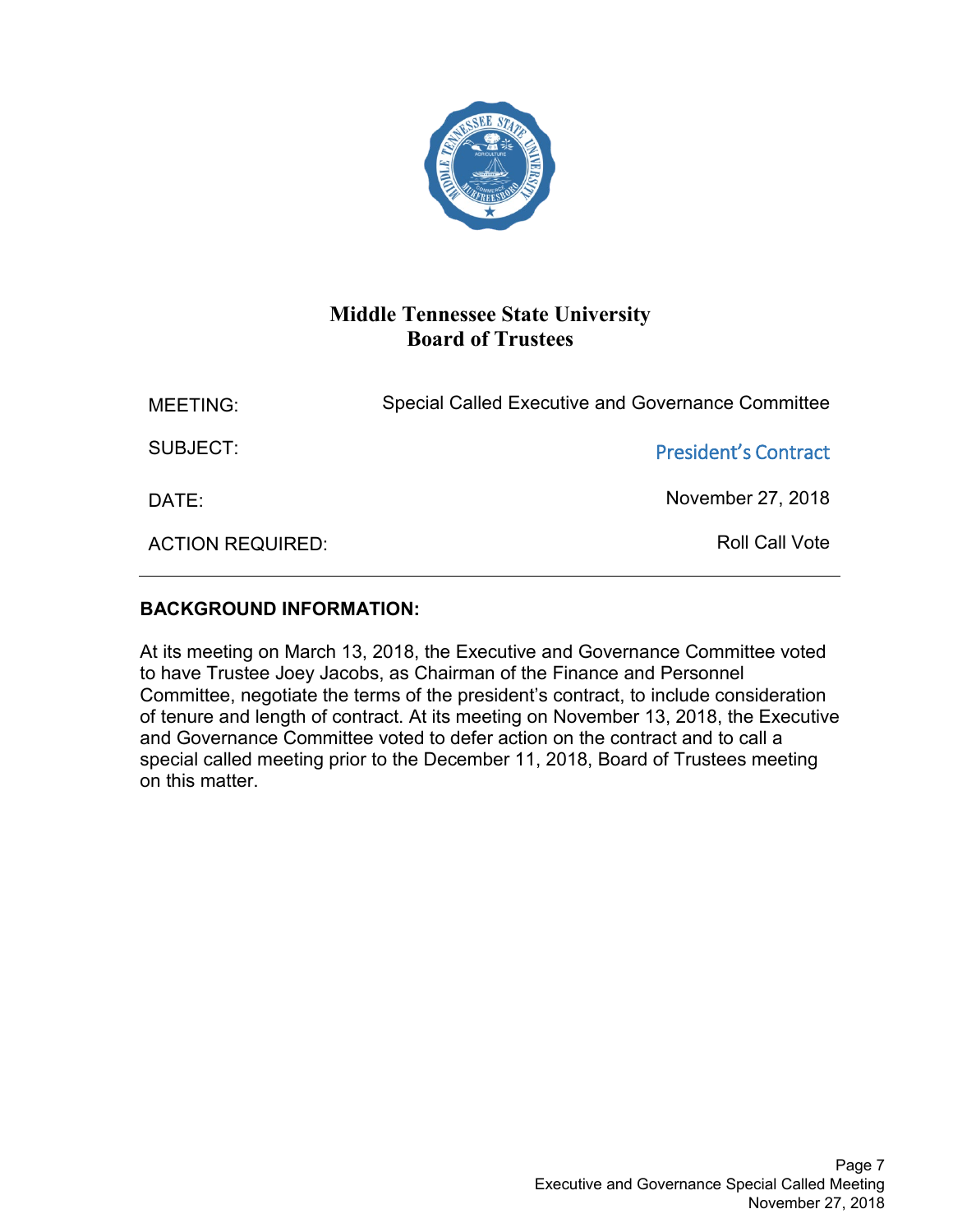Page 8 Executive and Governance Special Called Meeting November 27, 2018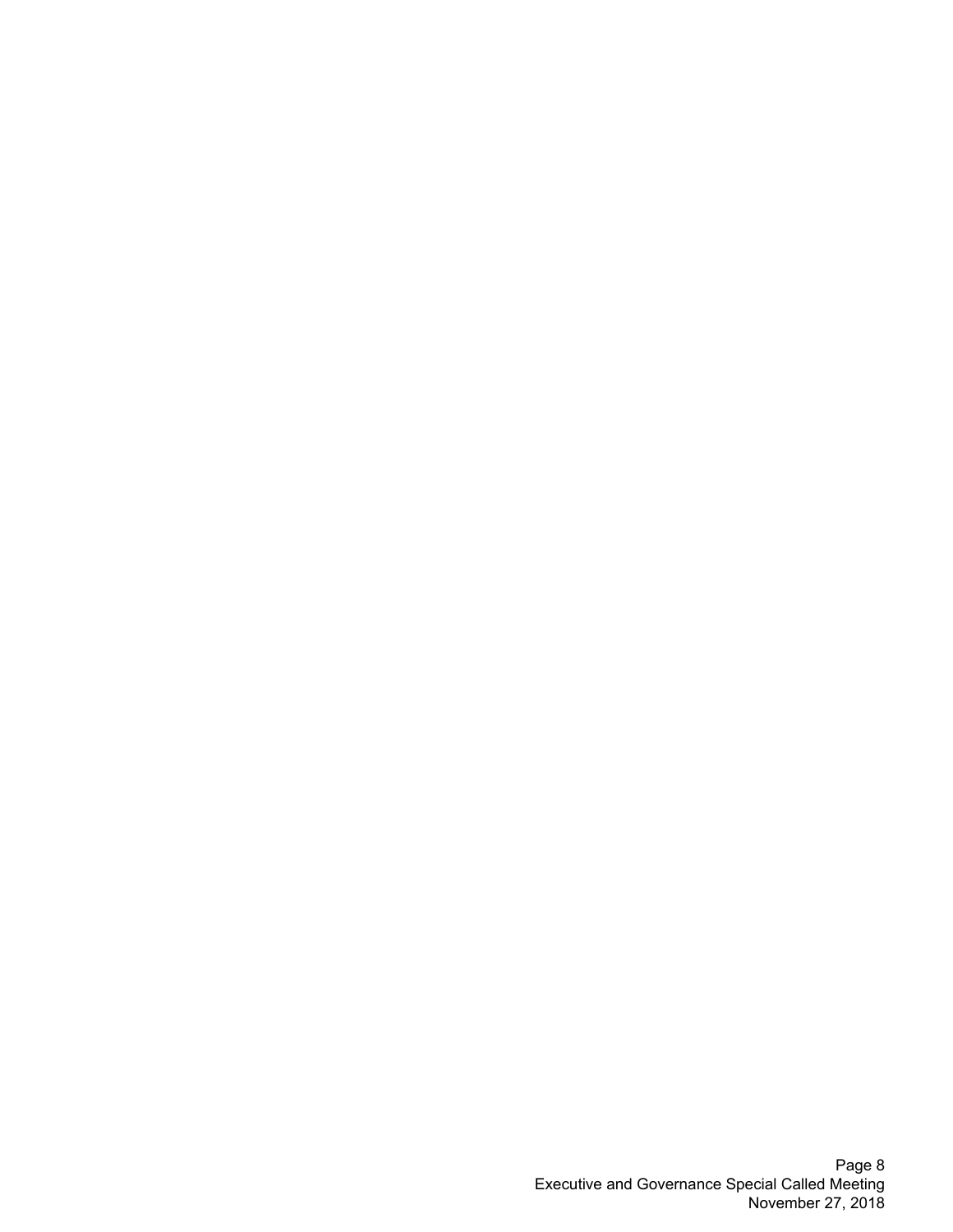#### **EMPLOYMENT AGREEMENT**

This EMPLOYMENT AGREEMENT is entered by and between MIDDLE TENNESSEE STATE UNIVERSITY, a public educational institution of the State of Tennessee ("University"), by and through its Board of Trustees ("Board"), and SIDNEY A. MCPHEE ("Dr. McPhee"). The effective date of this Agreement shall be December 11, 2018.

#### **WITNESSETH:**

In consideration of the covenants and agreement herein contained, the University and Dr. McPhee agree as follows:

#### **1. Employment as President**

**A.** The University currently employs Dr. McPhee as President of the University. The parties are desirous to retain Dr. McPhee as President of the University and maintain this relationship under the terms and conditions and for the compensation and other benefits described or referred to in this Agreement.

#### **2. Duties as President**

**A.** Dr. McPhee shall serve as President of the University. Dr. McPhee's duties and responsibilities as President shall be those stated in the Board's By-Laws and Policies as they now exist or as amended from time to time, which are incorporated herein by reference as if fully set out, and such other duties as may be assigned to him from time to time by the Board or required of him by federal or state law, Board and University rules, policies and procedures, or custom and practice for university presidents generally.

**B.** Dr. McPhee shall devote his full time and attention and his best efforts to the performance of his duties as President and shall not hold any position of employment outside the University or engage in any outside activity that may interfere with or prevent, in any way or at any time, his performance of his duties as President, except as outlined in Section 3.E. of this Agreement.

#### **3. Salary and Other Compensation as President**

**A.** Dr. McPhee's annual base salary as President shall be \$400,000.00 ("Base Salary"), payable in twelve monthly installments of \$33,333.33 and subject to all requirements of state and federal law with respect to withholding or other deductions. When funds are available for a general salary increase for University employees, theBoard, on the recommendation of the Executive and Governance Committee, may act to increase the Base Salary during the term of this Agreement based on meritorious performance by Dr. McPhee. During the term of this Agreement, Dr. McPhee's Base Salary may be increased, but not decreased.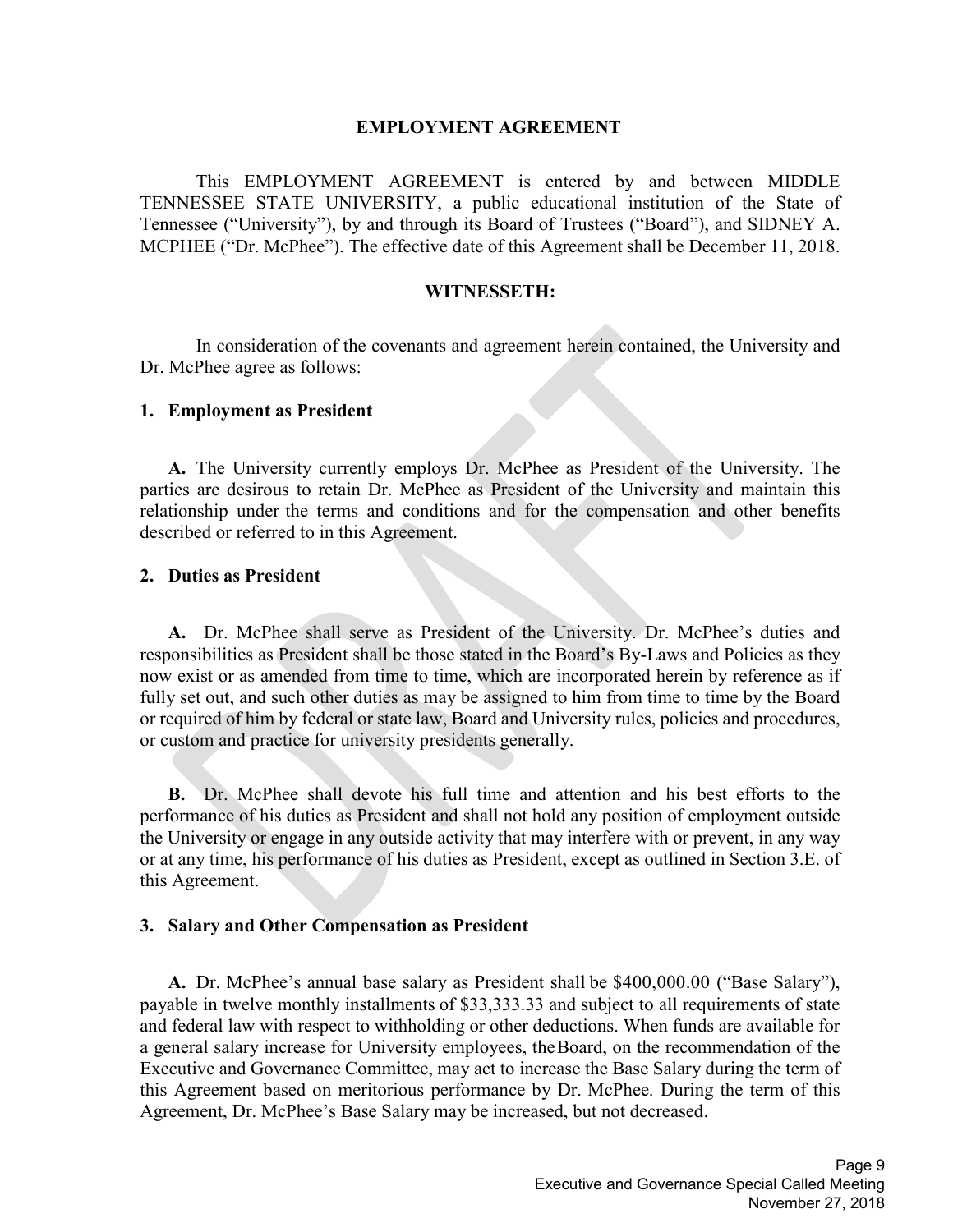**B.** The Base Salary shall not be adjusted in accordance with any across-the-board salary increase authorized by the State of Tennessee for University employees. As set forth above, the Board, on recommendation of the Executive and Governance Committee, shall determine Dr. McPhee's salary increases.

**C.** During the term of this Agreement, for the benefit and convenience of the University in having the functions of the Office of President efficiently discharged and, in order to enable Dr. McPhee to fully perform the extensive duties of his position, Dr. McPhee agrees to live in the President's residence on campus. The University shall pay expenditures required to furnish, maintain, repair, renovate and operate the residence as provided in MTSU Policy 607, Expenditures for University-Owned Residence of the President as it now exists or as it may be amended from time to time. For the benefit and convenience of the University, the President's residence shall be available, and shall be used, for University-related business at Dr. McPhee's sole discretion. Costs associated with such University events shall be borne by the University. Dr. McPhee and his family shall be responsible for expenditures not provided in MTSU Policy 607. Except as provided otherwise herein, upon Dr. McPhee's resignation, reassignment, termination, or expiration of this Agreement, Dr. McPhee shall vacate the President's residence no later than 30 days after the effective date of his resignation, reassignment, termination, or expiration of this Agreement.

**D.** The University shall provide an automobile to Dr. McPhee suitable for his position as President consistent with MTSU Policy 606, Assignment of Motor Pool Vehicle to the President as it now exists or as it may be amended from time to time. Dr. McPhee recognizes that the personal use of the automobile is taxable to him. Dr. McPhee will be required to maintain a mileage log of his personal use of the automobile, in accordance with University policy and procedures and IRS regulations.

**E.** Dr. McPhee shall not receive salary, benefits, or other compensation for service as President from any source other than from University, except with the prior written approval of the Chair of the Board, and subject to compliance with the conflict of interests laws and policies described in Section 7. pertaining to University Policies and Procedures - Conflict of Interests Policies and Disclosure Statements, of this Agreement. Dr. McPhee from time to time may hold outside directorships or engage in consulting activities with respect to which he shall be entitled to retain any compensation or fees. Dr. McPhee shall report annual leave for any time spent on directorship or consulting activities.

**F.** Subject to the restrictions pertaining to payment of travel expenses set forth in Section 6.E. below, Dr. McPhee may retain any honorarium he receives for speaking engagements or other professional activities in which he is representing the University, but only if the University does not pay related travel expenses for Dr. McPhee.

**G.** The Board, on no less than an annual basis, shall consider all compensation related matters pertaining to Dr. McPhee, including, but not limited to, deferred compensation, bonuses, fringe benefits, additional increases to the Base Salary and/or other compensation as it deems appropriate and needed.

**H.** Dr. McPhee is eligible for a discretionary performance bonus established by the Board that may be between zero and twenty percent of his Base Salary. This performance bonus will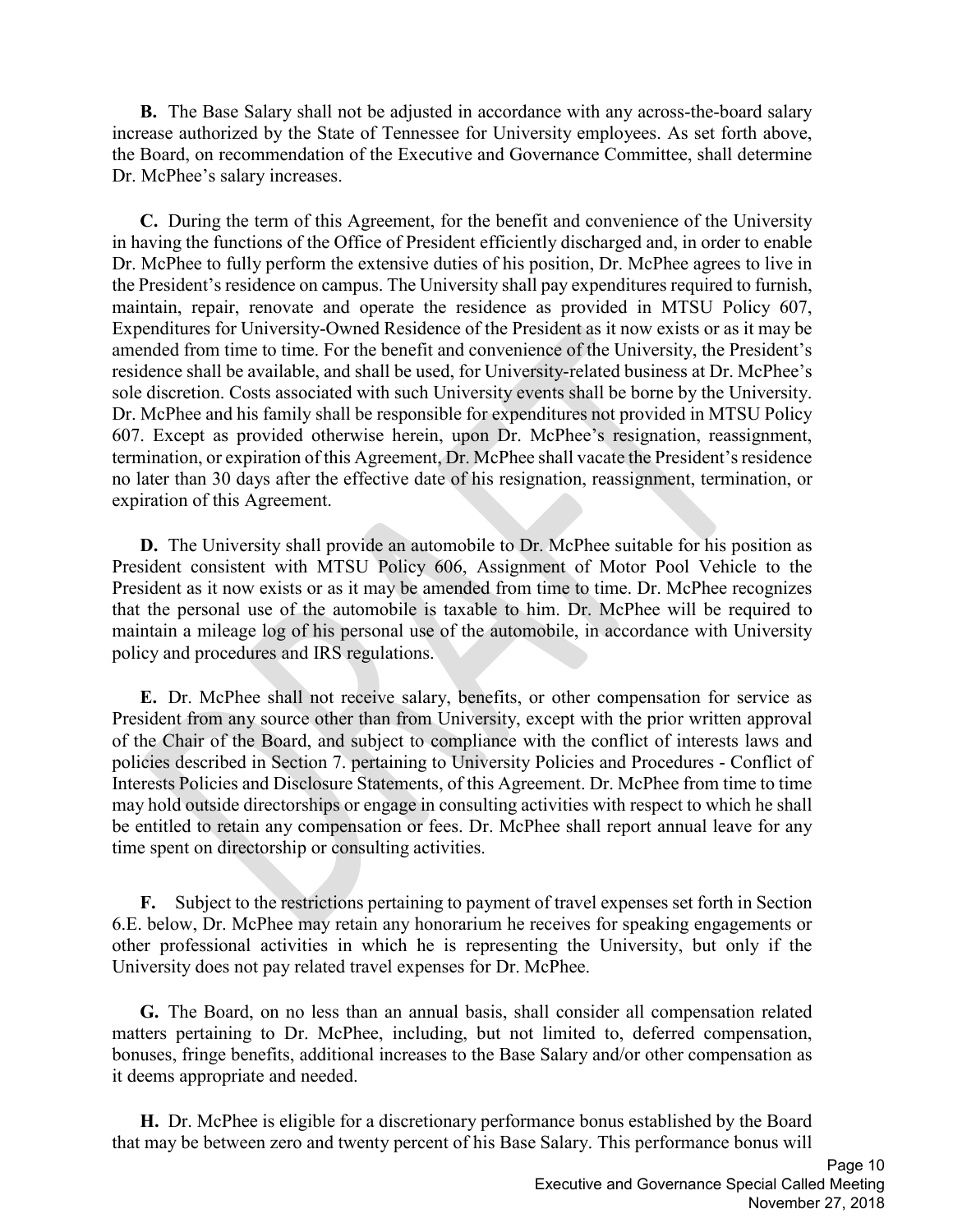be determined at the sole discretion of the Board based upon the Board's assessment of the degree to which Dr. McPhee has met the performance metrics set forth in accordance with Section 5., Performance Reviews, below.

**I.** Upon the University receiving a favorable fifth year review of regional accreditation, Dr. McPhee will be paid an accreditation bonus in the amount of \$50,000.

**J.** If Dr. McPhee remains President of the University at the conclusion of the original term of this Agreement on December 10, 2023, the University agrees to pay Dr. McPhee a bonus of \$250,000.

#### **4. Faculty Appointment**

**A.** Concurrently with his appointment as President, Dr. McPhee will continue to hold a tenured faculty appointment as Professor of Educational Leadership at the University.

**B.** Dr. McPhee shall have no regular duties as Professor of Educational Leadership, and he shall receive no additional compensation for this faculty appointment. From time to time, with the prior written approval of the Chair of the Board, Dr. McPhee may teach a course if doing so will not interfere with performance of his duties as President.

**C.** If Dr. McPhee voluntarily resigns in good standing as President, or the Board allows, with required notice, this Agreement to expire without renewing it, Dr. McPhee shall be permitted to continue as a tenured Professor of Educational Leadership on a full-time basis for the remainder of the term of this Agreement, or a twelve (12) month period, whichever is longer, at a salary of 85% of his final Base Salary as President in effect at the time of his voluntary resignation or the expiration of this Agreement, as applicable. Eighty-five percent is consistent with University policy and practice for administrators returning to the faculty. All other compensation, allowances, bonuses, privileges, benefits, and perquisites related to the position of President shall end on a date mutually agreed to by the parties, but no later than thirty (30) days after Dr. McPhee ceases to serve as President.

**D.** If the Board terminates Dr. McPhee's employment as President without cause for any reason other than those specified in Section 4.C. above, and/or reassigns Dr. McPhee to other full-time duties at the University, he shall be permitted to continue as a tenured Professor of Educational Leadership on a full-time basis for the remainder of the term of this Agreement, or a twelve (12) month period, whichever is longer, at a salary of 85% of his final Base Salary as President in effect at the time of: (1) the expiration of this Agreement; (2) his termination, except for cause; (3) or reassignment. In addition, the University shall pay liquidated damages to Dr. McPhee in an amount equal to 25% of Dr. McPhee's final Base Salary as President times the number of years (or pro-rata portion of a year) remaining in the term of the Agreement, or a twelve (12) month period, whichever is longer. All other compensation, allowances, bonuses, privileges, benefits, and perquisites related to the position of President shall end on a date mutually agreed to by the parties, but no later than thirty (30) days after Dr. McPhee ceases to serve as President.

#### **5. Performance Reviews**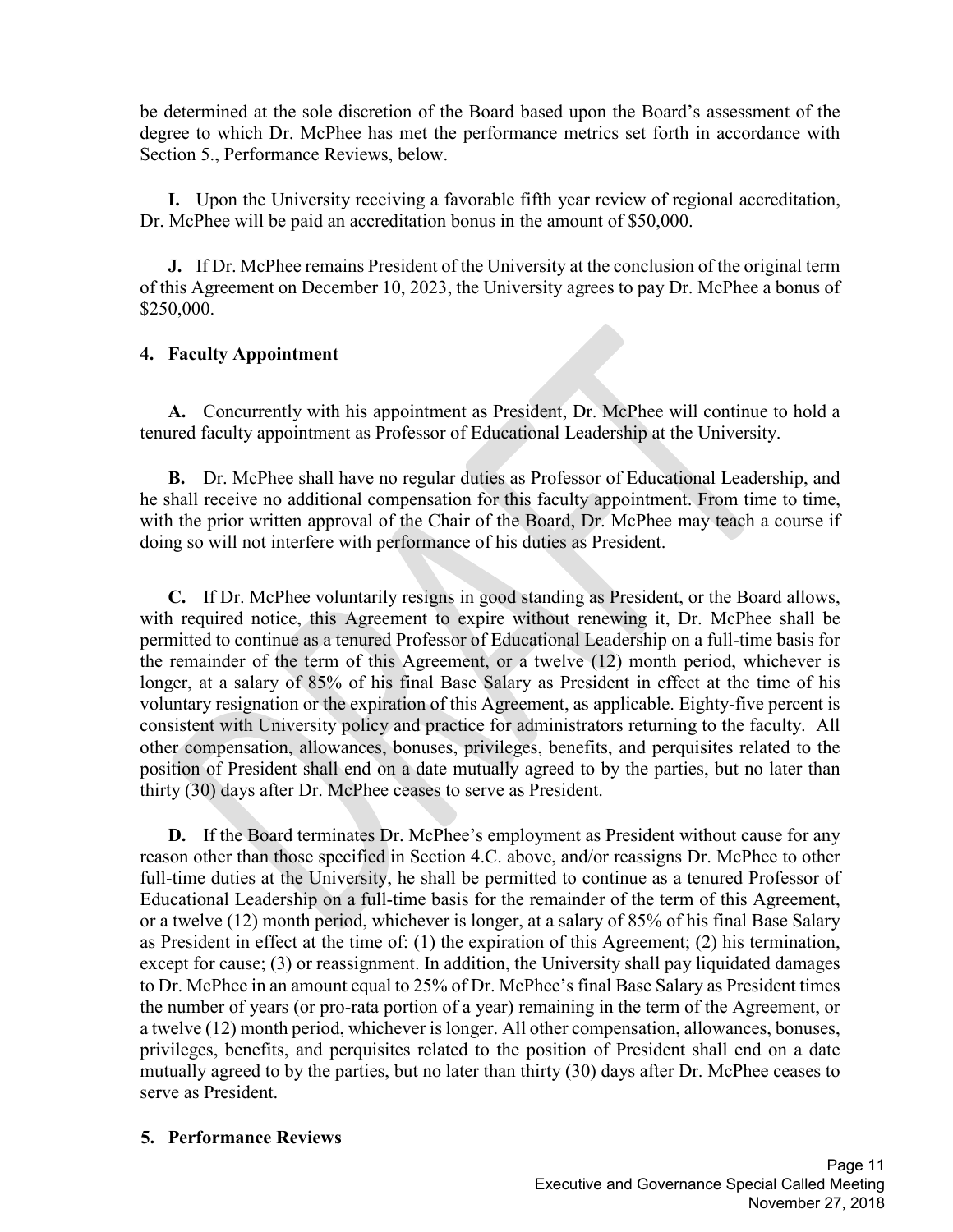**A.** Dr. McPhee's performance as President shall be reviewed annually in accordance with the Board Policy on Selection, Evaluation and Retention of the President, as it now exists and as it may be amended in the future. The Executive and Governance Committee shall consider Dr. McPhee's performance evaluations in developing recommendations to the Board concerning his compensation, including discretionary performance bonuses, and other terms of employment.

#### **6. Benefits and Reimbursements**

**A.** Dr. McPhee shall be eligible for University fringe benefits to the same extent as other full-time, exempt employees of the University.

**B.** The University shall reimburse Dr. McPhee for entertainment and travel expenses in accordance with University fiscal policies governing entertainment and travel as they now exist and as they may be amended in the future, including, but not limited to, MTSU Policy 658, Travel. Copies of the current policies have been provided to Dr. McPhee prior to execution of this Agreement, and by signing this Agreement, Dr. McPhee certifies that he has read these policies, understands them, and will comply with them. Dr. McPhee is not authorized to make exceptions to these policies for himself and/or his spouse. Exceptions for Dr. McPhee and/or his spouse must be approved by the Chair of the Audit & Compliance Committee in writing and in advance of any reimbursement, and approved exceptions shall be reported by the Vice President for Business and Finance to the Audit & Compliance Committee at its next meeting.

**C.** Dr. McPhee agrees that he is authorized to use the University airplane but such use is limited to University business. Dr. McPhee agrees that he is not authorized to use the University airplane for commuting or any other personal purpose and that no exceptions may be made to this provision.

**D.** The University shall provide Dr. McPhee with an annual non-accountable expense allowance of \$10,000.00 (net) payable in equal monthly installments. The University agrees to increase the gross allowance in the appropriate amount necessary to cover all applicable withholding, Federal Insurance Contributions Act (FICA) and Medicare taxes that Dr. McPhee is required to pay. The non-accountable expense allowance is for the discretionary use of Dr. McPhee and is intended primarily to compensate Dr. McPhee for business expenses that cannot be reimbursed under University policy. The University will report the non-accountable expense allowance as income for federal tax purposes and include it on the W-2 form issued annually to Dr. McPhee.

**E.** If the University pays related travel expenses for a speaking engagement or other professional activity of Dr. McPhee, he must remit any honorarium he might receive to the University for credit against the account charged for the travel expenses. Dr. McPhee will receive the balance of any honorarium remitted after travel expenses are deducted as permitted by University policy. If Dr. McPhee elects to pay his own travel expenses, he may retain the honorarium in full, however, he must use annual leave for the event.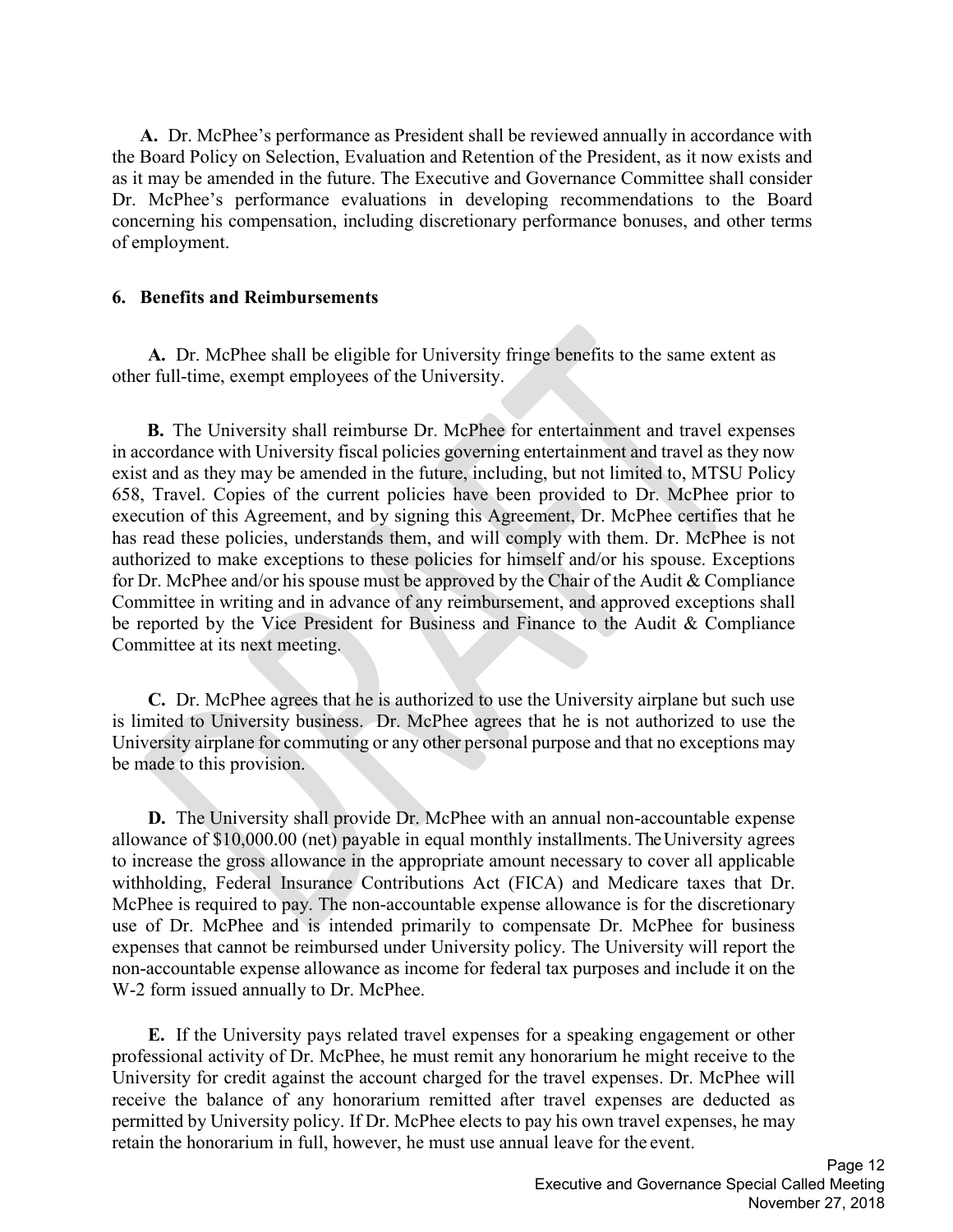**F.** The Board recognizes that the spouse of the University President is often called upon to devote substantial time and energy to activities which benefit the University. Dr. McPhee's spouse is hereby authorized to serve when called upon as a representative of the institution, and to accept reimbursement from the University or Foundation for expenses incurred in connection with such activity, to the extent such reimbursements are requested by Dr. McPhee and must be approved for payment by the Vice President for Business and Finance, the Foundation, or the Chair of the Audit & Compliance Committee in writing and in advance of any reimbursement, and approved exceptions shall be reported by the Vice President for Business and Finance to the Audit & Compliance Committee at its next meeting. It is understood that Dr. McPhee's spouse may use facilities and other resources of the University in the same matter as an employee when involved in such activities. The institution shall also assume the travel expenses for Dr. McPhee's spouse on business trips to which she is officially invited or for which her presence is regarded by Dr. McPhee as necessary to carry out his official representational duties to promote a favorable image of the institution. Dr. McPhee will be responsible for any tax consequences resulting from benefits provided to Dr. McPhee's spouse pursuant to this Section F.

**G.** The University shall pay the annual dues and membership fees for Dr. McPhee in professional associations, clubs and organizations of benefit to the University. The University agrees to reimburse Dr. McPhee for any related initiation fees, monthly dues and charges. Dr. McPhee is responsible for payment of any costs or charges incurred which are not for University related businesses.

#### **7. University Policies and Procedures - Conflict of Interests Policies and Disclosure Statements**

**A.** Dr. McPhee shall comply with all University rules, policies and procedures applicable to exempt employees, now in effect or hereafter adopted or amended, including, but not limited to, MTSU Policy 10, Ethics and Code of Conduct. A copy of MTSU Policy 10 has been provided to Dr. McPhee prior to execution of this Agreement, and by signing this Agreement, Dr. McPhee certifies that he has read Policy 10, understands it, and will comply with it as it now exists and as it may be amended in the future. Dr. McPhee is not authorized to make an exception to any University policyor procedure for himself and/or his spouse.

**B.** Dr. McPhee shall comply with MTSU Policy 12, Conflict of Interest, a copy of which has been provided to Dr. McPhee prior to execution of this Agreement. By signing this Agreement, Dr. McPhee certifies that he has read this policy, understands it, and will comply with it as it now exists and as it may be amended in the future. In addition, the position of President of the University is subject to the provisions of Tennessee Code Annotated §§ 8-50-501 *et seq.* requiring the filing of a disclosure statement and timely amended statements with the Tennessee Ethics Commission.

#### **8. Term and Termination**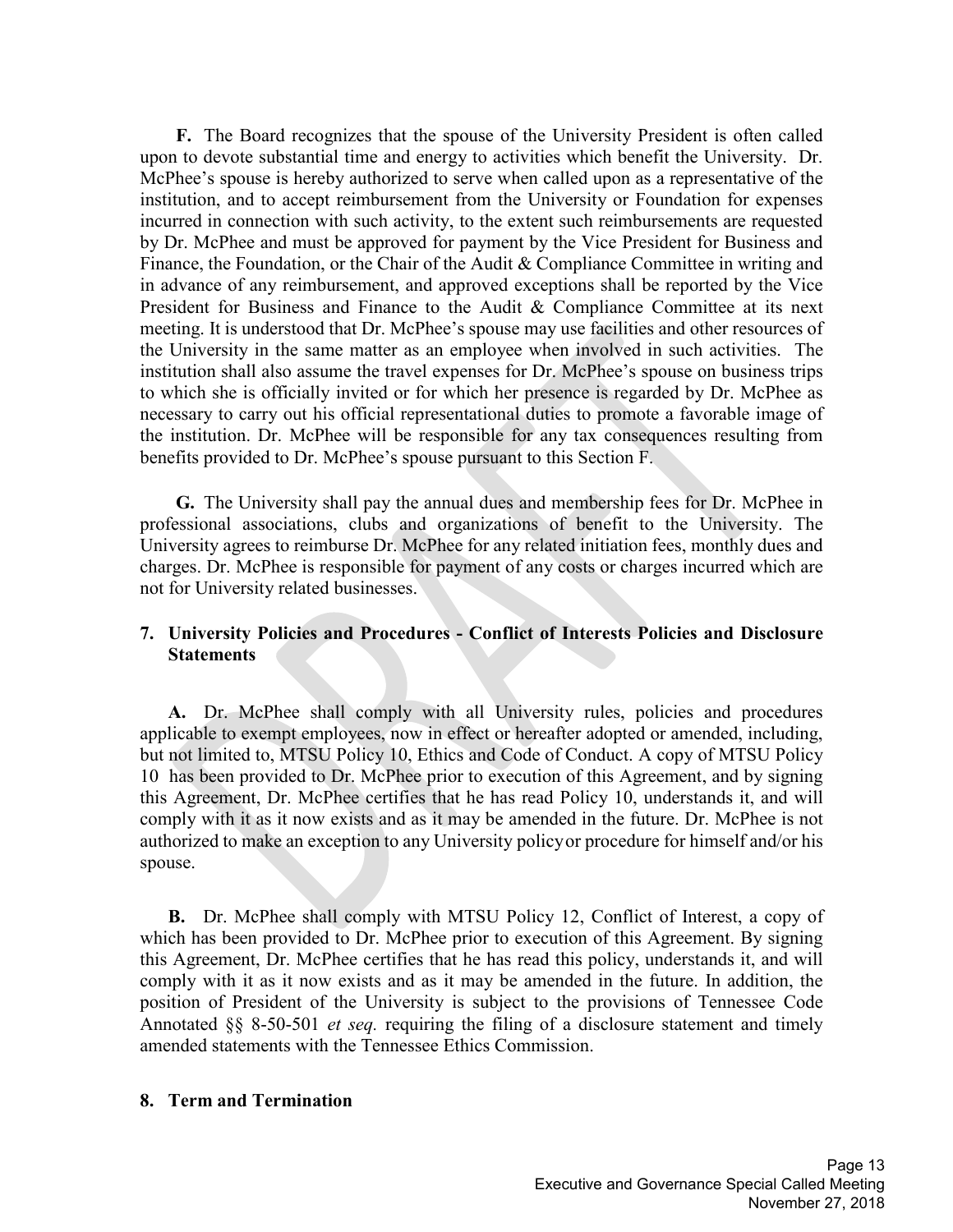**A.** The term of this Agreement shall be from December 11, 2018 through December 10, 2023, unless sooner terminated as provided hereinafter.

**B.** This Agreement may be extended for additional terms upon written agreement of the parties. Six (6) months prior to the expiration of the initial term of this Agreement, the Board must notify Dr. McPhee, in writing, of its intent to: (1) allow this Agreement to expire at the end of its term; (2) enter into negotiations for a new Agreement; or (3) amend and extend the term of this Agreement. If the Board fails to notify Dr. McPhee of its decision within the prescribed period of time, this Agreement shall be extended automatically for two (2) additional years with a two and one half (2 1/2%) percent increase in the Base Salary per year. After the initial two (2) year extension, Dr. McPhee and Board may revisit/negotiate the terms at that time.

**C.** Acknowledging that his service as President is without tenure and solely at the will and pleasure of the Board, except as outlined in Section 4 of this Agreement, Dr. McPhee agrees that the Board, without complying with any University personnel policy or procedure requiring progressive discipline or any other policy or procedure applicable either to exempt employees or to faculty, and with the required notification, may: (1) allow this Agreement to expire and elect not to renew his appointment as President as outlined in Section 8.B.; (2) terminate this Agreement without cause upon ninety (90) days' written notice to Dr. McPhee; or (3) reassign Dr. McPhee for the remaining term of this Agreement from the position of President to other full-time duties within the University, including, but not limited to, full-time duties as Professor of Educational Leadership, upon ninety (90) days' written notice to him.

**D.** If Dr. McPhee elects not to accept reassignment to other full-time duties under Section 8.C.(3) above, his non-acceptance shall be considered a termination by the Board, without cause, under the terms of this Agreement in which event the University shall pay liquidated damages to Dr. McPhee in an amount equal to Dr. McPhee's final Base Salary as President times the number of years (or pro-rata portion of a year) remaining in the term of the Agreement, or a twelve (12) month period, whichever is longer. All other compensation, allowances, bonuses, privileges, benefits, and perquisites related to the position of President shall end no later than thirty (30) days after he ceases to serve as President.

**E.** If the Board terminates this Agreement without cause under Section 8.C.(2) above and Dr. McPhee elects to continue employment with the University in his tenured faculty appointment, as permitted under Section 4 of this Agreement, he will receive compensation as outlined in Section 4.D.

**F.** If the Board terminates this Agreement without cause under Section 8.C.(2) above and Dr. McPhee elects to resign his tenured faculty appointment and terminate his employment with the University in its entirety, the University shall pay liquidated damages to Dr. McPhee in an amount equal to Dr. McPhee's final Base Salary as President times the number of years (or pro-rata portion of a year) remaining in the term of the Agreement or a twelve (12) month period, whichever is longer. All other compensation, allowances, bonuses, privileges, benefits, and perquisites related to the position of President shall end no later than thirty (30) days after he ceases to serve as President.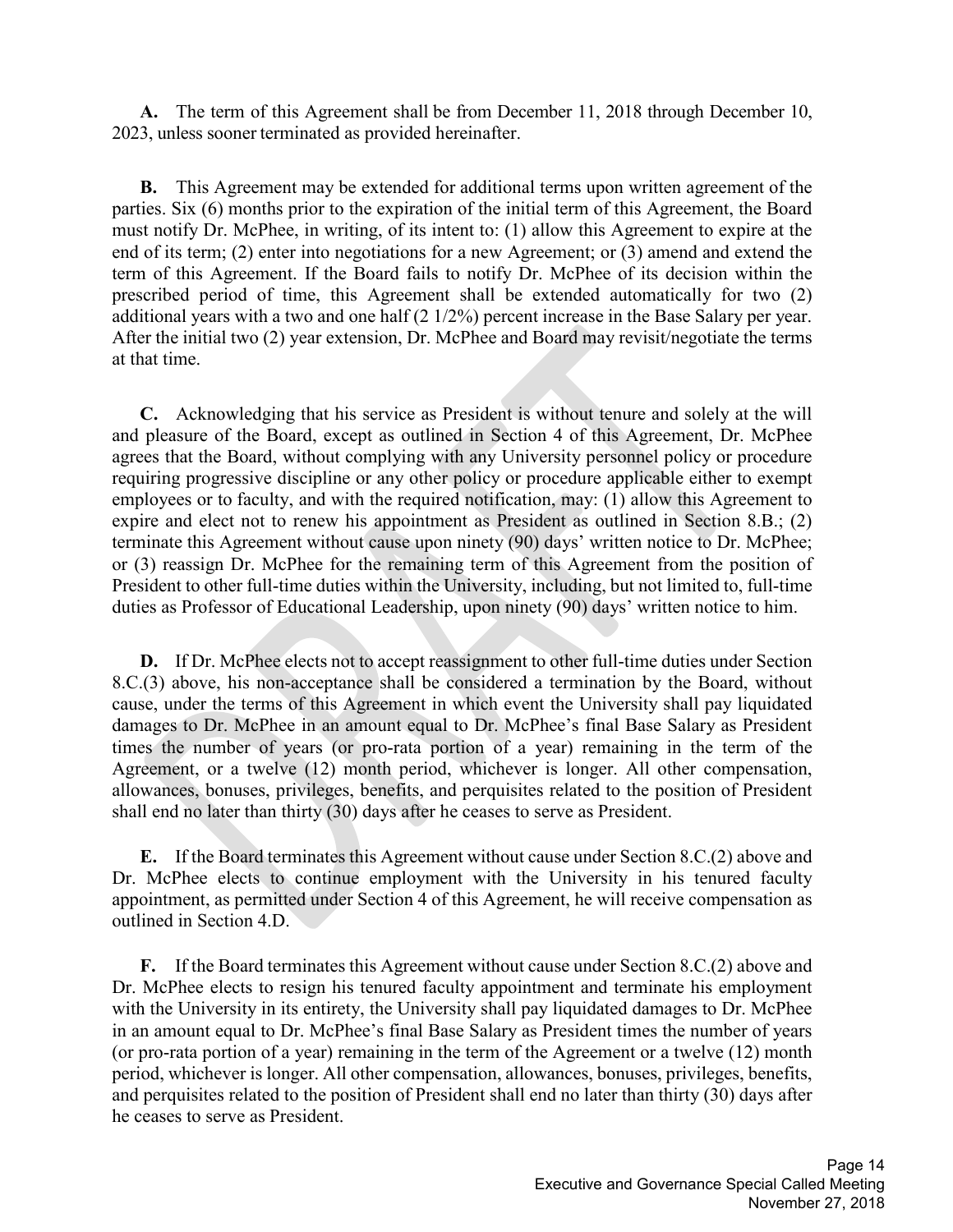**G.** The University's payment of the liquidated damages, as outlined in this Agreement, shall be made in equal monthly installments over the remaining term of the Agreement, subject to all requirements of state and federal law with respect to withholding and other deductions with the first payment due on the University's next regular payday that follows the expiration of sixty (60) days from the date of termination of this Agreement. The obligation of the University to pay liquidated damages shall be conditioned, however, on Dr. McPhee's signing and returning to the University (without revoking) a timely and effective release of claims mutually agreed to by the parties. The mutually agreed upon release shall be returned by Dr. McPhee no later than the sixtieth (60th) day from the date of termination.

**H.** The University agrees to pay Dr. McPhee's legal expenses, including, but not limited to, attorney fees, mediation fees and other costs in the event the University removes or attempts to remove Dr. McPhee as President of the University for any reason other than for cause. In the event the University terminates Dr. McPhee's employment for cause as provided in Section 8.I. below, Dr. McPhee shall be responsible for his own legal expenses.

**I.** The Board may terminate this Agreement at any time for cause without complying with any University personnel policy or procedure related to employee discipline or progressive discipline, or any other policy or procedure applicable to exempt employees. "Cause" shall include any one or more of the following as determined in the sole discretion of the Board:

**1.** Failure to cure, after reasonable notice and opportunity to cure, deficiencies identified by the Board in a performance review or other writing;

**2.** Indictment, admission of guilt, pleas of *nolo contendere,* or conviction of a felony or a non-felony (except minor traffic citations);

**3.** Theft or misappropriation of state or University funds, property, services, or other resources, which includes, but is not limited to, misappropriation of state or University resources for personal purposes;

**4.** Conduct in violation of MTSU Policy 10, Ethics and Code of Conduct, or other conduct which is unbecoming to the office of President or otherwise reflects adversely on the University;

**5.** Refusal to comply with a lawful directive of the Board or its designee(s);

**6.** Intentional violation of University policies or procedures now in effect and hereafter adopted or amended;

**7.** Dishonesty or other violation of professional ethics or responsibility;

**8.** Acts constituting a conflict of interest under applicable University policies or state law;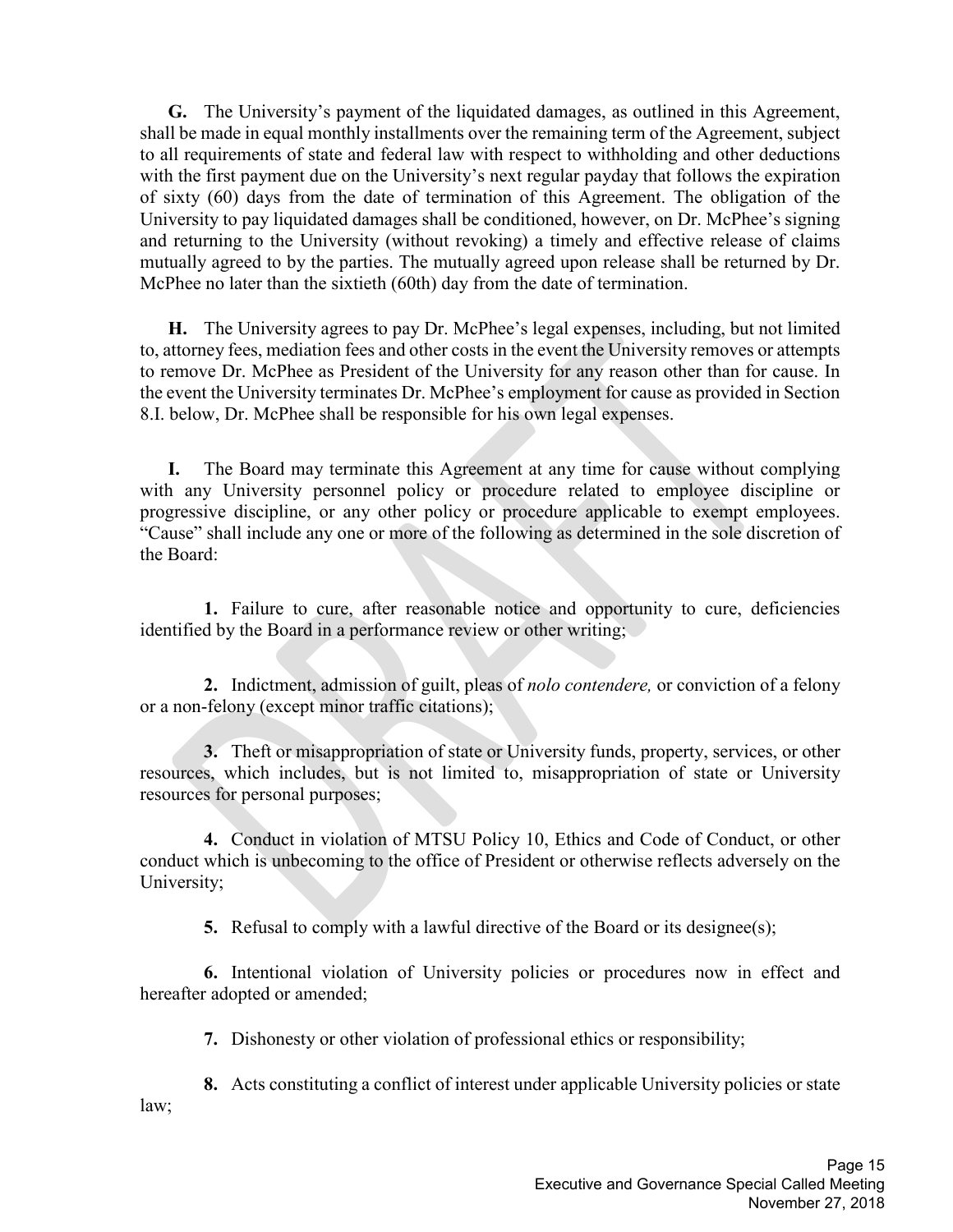**9.** Any material breach of this Agreement; or

**10.** Any act of gross misconduct, as defined by University personnel policy now in effect or hereafter adopted by the University.

The grounds for termination contained in this Section 8.I. are separate and independent grounds for termination, and one ground for termination shall not be interpreted in any manner to modify, explain, or restrict any other ground for termination.

**J.** Prior to terminating this Agreement for cause under Section 8.I. of this Agreement, Dr. McPhee shall be given written notice of the cause for termination and an explanation of the evidence supporting termination. Dr. McPhee shall also be given an opportunity to respond to the proposed termination in a meeting of the Board or the Executive and Governance Committee of the Board to be held not less than seven (7) and not more than fourteen (14) calendar days after the date of the written notice. At the meeting, Dr. McPhee may be represented by counsel of his choice at his own expense but not by counsel for the University.

**K.** If the Board terminates this Agreement for a cause as described in Subsections 2. through 10. of Section 8.I. of this Agreement, Dr. McPhee agrees that the termination shall constitute a simultaneous relinquishment of his tenured faculty appointment, waiving all rights to hearings, appeals, or other procedures otherwise available by holding a faculty appointment.

**L.** The Board may suspend Dr. McPhee with pay pending an investigation or decision relating to termination for cause under Section 8.I. of this Agreement. However, in no circumstance may the Board suspend Dr. McPhee without pay pending an investigation or decision relating to termination for cause under Section 8.I. of this Agreement.

**M.** For any one or more acts, omissions, or events that could be grounds for termination for cause under Section 8.I. of this Agreement, the Board may take other disciplinary or corrective action against Dr. McPhee short of terminating this Agreement. Other disciplinary or corrective action may include, but is not limited to, one or more of the following:

- **1.** Written reprimand;
- **2.** Suspension with pay; or

**3.** For a cause described in Subsections 2. through 10. of Section 8.I. of this Agreement, suspension without pay.

No such disciplinary or corrective action shall be construed to conflict with or limit the Board's right to terminate this Agreement during or after such disciplinary or corrective action.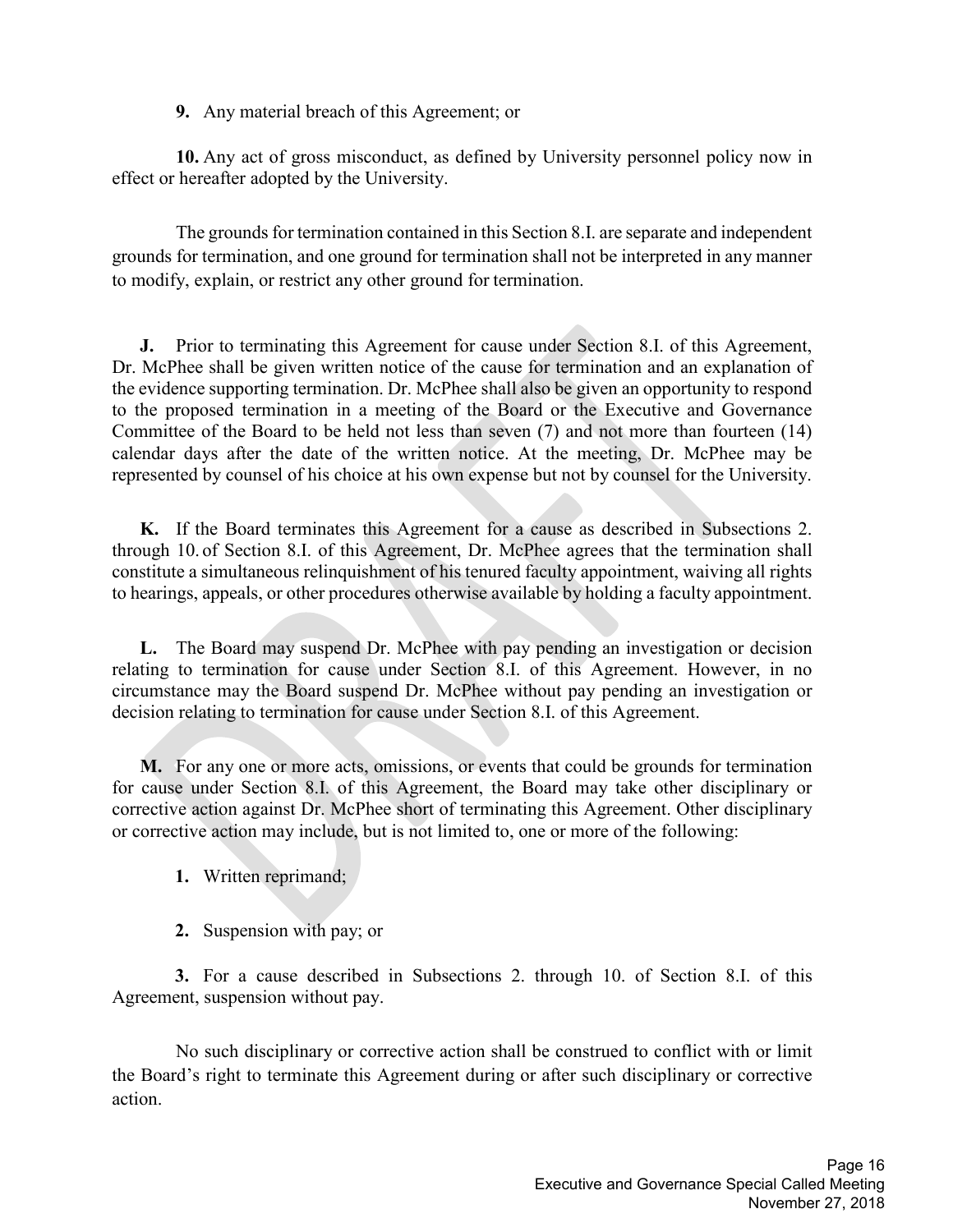**N.** Upon the Board's termination of this Agreement for cause pursuant to Section 8.I. of this Agreement, Dr. McPhee shall not be entitled to further salary, non-accountable expense allowance, automobile, housing, bonuses, fringe benefits, privileges, perquisites, or any other form of compensation as President. In the event of a termination for cause under Subsection 1. of Section 8.I., Dr. McPhee may be permitted to continue employment in his tenured faculty appointment pursuant to the provision of Section 4. of this Agreement, his compensation and benefits shall be limited to that described in Section 4. of this Agreement.

**O.** This Agreement shall terminate automatically upon the death of Dr. McPhee, and all salary, non-accountable expense allowance, bonuses, fringe benefits, privileges, perquisites, and any other form of compensation shall terminate on the last day of the calendar month in which death occurs, except that Dr. McPhee's personal representatives or other designated beneficiary shall be paid any death benefits due under University policy now in effect or hereafter adopted by the University, and Dr. McPhee's widow and/or family living with him at the time of his death in the President's residence shall have the right to live there for a period of no more than ninety (90) days. The automatic termination of this Agreement pursuant to this Section 8.O. shall not give rise to any obligation on the part of the University to pay liquidated damages to Dr. McPhee under any provision of this Agreement.

**P.** This Agreement shall terminate automatically on the date Dr. McPhee is disabled as defined herein.

**1.** "Disabled" shall mean: In the opinion of a qualified physician retained by the University, Dr. McPhee has a physical or mental impairment that prevents him from performing one or more essential function of President with or without reasonable accommodation and will prevent him from doing so for one hundred twenty (120) consecutive calendar days or longer.

**2.** Upon termination of this Agreement pursuant to this Section 8.P., all salary, nonaccountable expense allowance, bonuses, fringe benefits, privileges, perquisites, and any other form of compensation shall terminate on the last day of the calendar month in which Dr. McPhee is diagnosed as disabled by the qualified physician retained by the University, except that Dr. McPhee shall receive any disability benefits due him under University policy now in effect or hereafter adopted by the University, and Dr. McPhee and the family members living with him in the President's residence shall have the right to live there for a period of no more than ninety (90) days after the diagnosis.

**3.** If this Agreement terminates pursuant to this Section 8.P., Dr. McPhee shall be permitted to return to his tenured faculty appointment pursuant to Section 4. of this Agreement, and determinations concerning his continued employment with the University shall be made in accordance with University policies, procedures, and practices applicable to tenured faculty.

**4.** The automatic termination of this Agreement pursuant to this Section 8.P. shall not give rise to any obligation on the part of the University to pay liquidated damages to Dr. McPhee under any provision of this Agreement.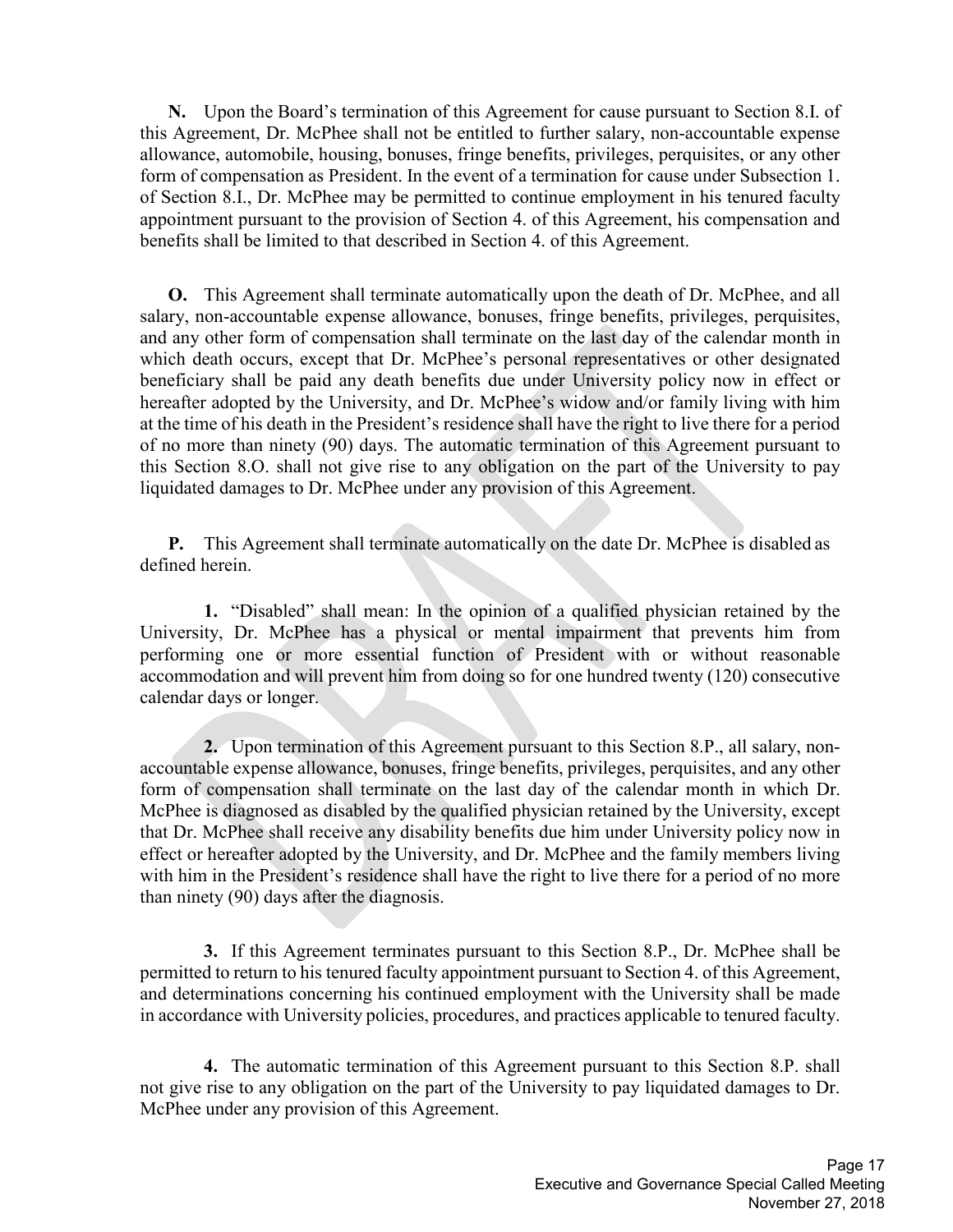**Q.** The Board and Dr. McPhee may reach an agreement for termination of this Agreement at any time prior to expiration of this Agreement, provided that such agreement is evidenced in writing signed by both parties.

**R.** This Agreement shall terminate on the effective date of Dr. McPhee's resignation or retirement from his employment as President. Dr. McPhee shall provide the Chair of the Board a minimum of ninety (90) days' prior written notice of resignation of his employment as President. Dr. McPhee shall provide the Vice Chair of the Board a minimum of one hundred and eighty (180) days' prior written notice of his retirement from his employment as President. In its sole discretion, the Board or the Executive and Governance Committee may elect to waive these notice requirements and accept Dr. McPhee's resignation or retirement effective as of any date certain. In its sole discretion, the Board or the Executive and Governance Committee may elect to place Dr. McPhee on administrative leave with pay for all or any portion of time from the date of notice until the effective date of his resignation or retirement.

**S.** In accordance with requirements of state law, and notwithstanding anything in this Agreement to the contrary, this Agreement is subject to the appropriation and availability of funds. If funds are not appropriated or are otherwise unavailable, the University reserves the right to terminate this Agreement as of June 30 of any year upon written notice to Dr. McPhee; provided, however, that Dr. McPhee's right under Section 4. of this Agreement to continue in a tenured faculty appointment shall survive the termination of this Agreement under this Section 8.S. Dr. McPhee agrees that termination of this Agreement under this Section 8.S. shall not be deemed a breach of this Agreement by the University and that upon such termination, he shall have no right to recover from the University any liquidated, actual, general, special, incidental, consequential, or any other damages whatsoever of any description or amount.

#### **9. Mediation**

**A.** The parties agree that any controversy or claim either party may have against the other arising out of or relating to the construction, application or enforcement of this Agreement, as well as any controversy or claim based upon an alleged breach of any legal right relating to or arising from Dr. McPhee's employment and/or termination of his employment shall be submitted to non-binding mediation. Within fifteen (15) days after written notice of request for mediation from one party to the other, the dispute shall be submitted to a single mediator chosen by mutual agreement of the parties in Nashville, Tennessee. The costs of the mediation shall be borne by the University.

#### **10. Notice**

**A.** Any notice or communication contemplated by this Agreement shall be deemed to be given when in writing and mailed, registered or certified, postage pre-paid with return receipt requested, to a party at the address set forth below or such other address as may hereafter be designated in writing: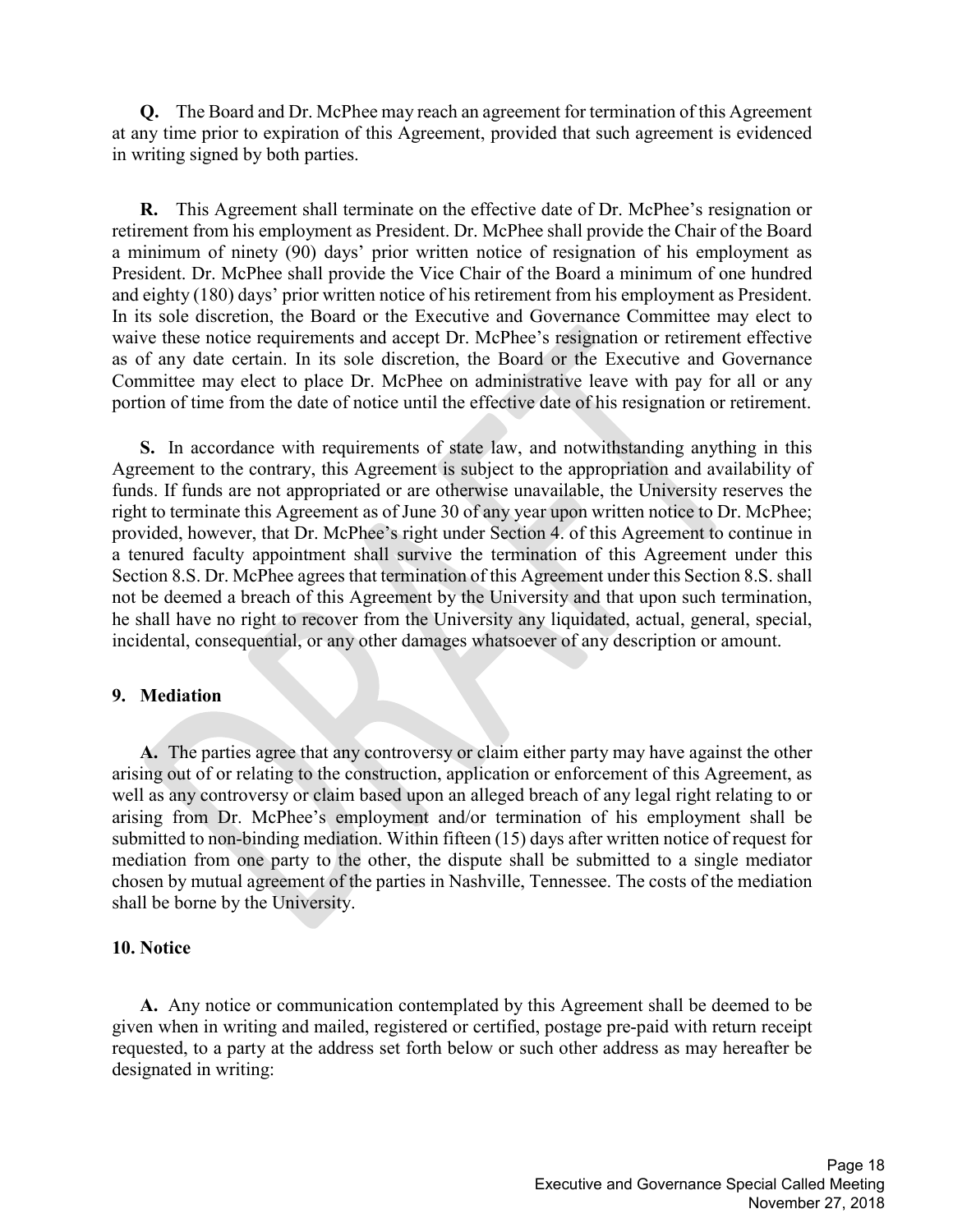To Dr. Sidney McPhee:

To the University:

Chair of the Board of Trustees Middle Tennessee State University

1301 E. Main St., CAB 211 Murfreesboro, TN 37132

#### **11. Miscellaneous**

 $\overline{a}$  $\overline{a}$ 

**A.** This Agreement contains the complete agreement between the parties concerning Dr. McPhee's appointment as President. Neither party has made any representation with respect to the subject matter of this Agreement not specifically included in this Agreement, nor has either party relied on any such representation in entering into this Agreement.

**B.** This Agreement may only be modified by a writing signed by both parties.

**C.** The invalidity of any portion of this Agreement shall not and shall not be deemed to affect the validity of any other provision. In the event any provision of this Agreement is held to be invalid, the parties agree that the remaining provisions shall be deemed to be in full force and effect as if they had been executed by both parties after the expungement of the invalid provision.

**D.** This Agreement shall be interpreted in accordance with Tennessee law.

**E.** A party's failure to respond to a breach by the other party shall not operate as a waiver of their rights under this Agreement or otherwise. Any delay or omission by a party in its exercise of any right or power accruing upon any breach shall not impair or constitute a waiver of such right or power by that party, and any such right or power may be exercised from time to time and as often as may be deemed expedient. The waiver of any breach of any of the terms and conditions of this Agreement shall not be construed as subsequently waiving any such terms and conditions, but the same shall continue and remain in full force and effect as if no forbearance or waiver had occurred.

**F.** The titles to the sections of this Agreement are solely for the convenience of the parties and shall not be used to explain, modify, simplify, or aid in the interpretation of the provisions of this Agreement.

**G.** This Agreement may be executed in multiple counterparts, each of which shall be regarded for all purposes as an original constituting but one and the same instrument.